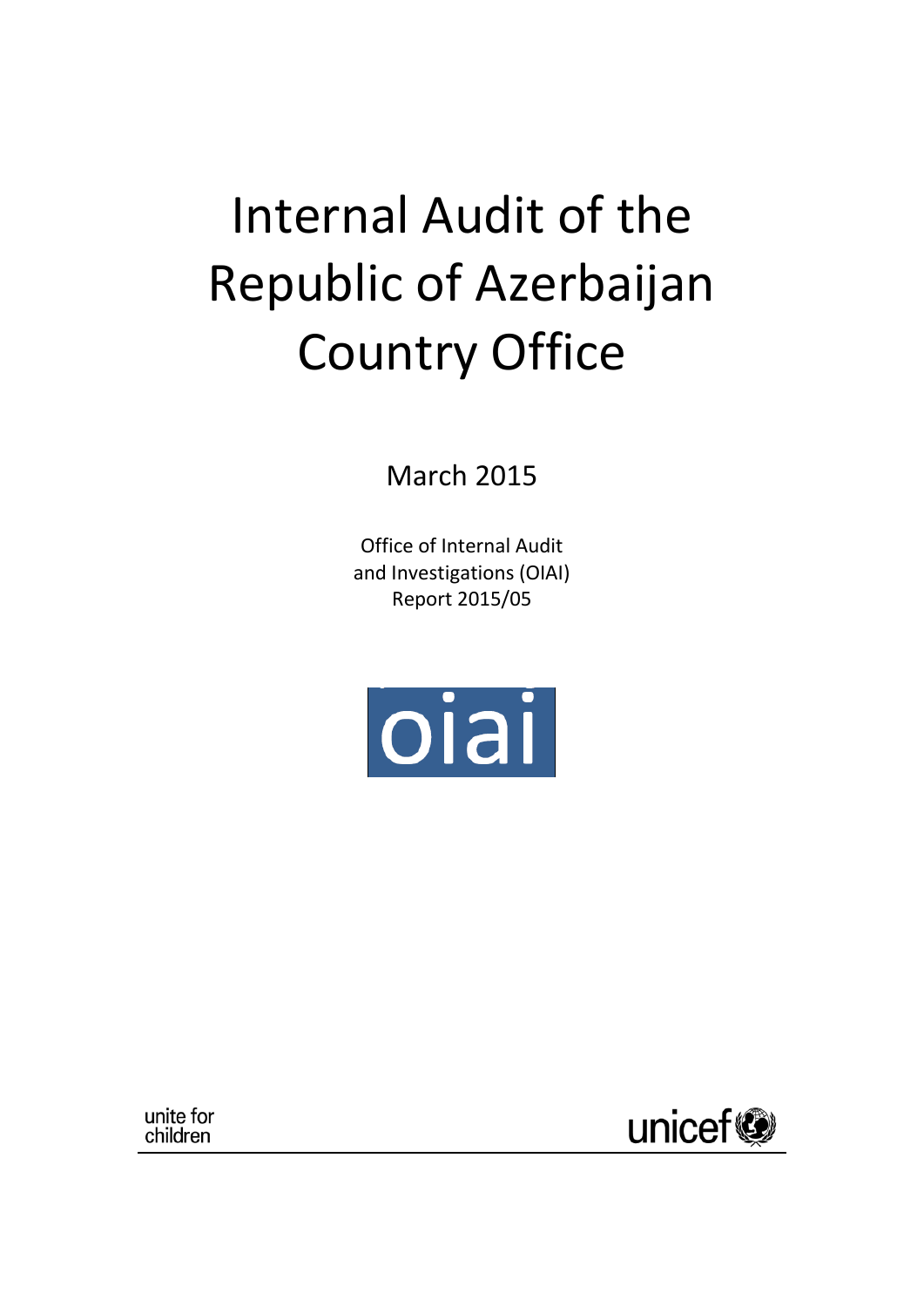# Summary

\_\_\_\_\_\_\_\_\_\_\_\_\_\_\_\_\_\_\_\_\_\_\_\_\_\_\_\_\_\_\_\_\_\_\_\_\_\_\_\_\_\_\_\_\_\_\_\_\_\_\_\_\_\_\_\_\_\_\_\_\_\_\_\_\_\_\_\_\_\_\_\_\_\_\_\_\_\_\_\_\_\_

The Office of Internal Audit and Investigations (OIAI) has conducted an audit of the Azerbaijan country office. The audit sought to assess the office's governance, programme management and operations support. The audit was conducted between 18 November 2014 and 8 December 2014, and covered the period from January 2013 to the end of the audit.

The 2011-2015 country programme has two main programme components: *Responsive childfriendly services,* and *Improved attitudes towards fulfillment of child rights*. There is also a cross-sectoral component. The total approved budget for the country programme is US\$ 17.1 million, of which US\$ 4.6 million is Regular Resources (RR) and US\$ 12.5 million is Other Resources (OR). Regular Resources are core resources that are not earmarked for a specific purpose, and can be used by UNICEF wherever they are needed. Other Resources are contributions that may have been made for a specific purpose such as a particular programme, strategic priority or emergency response, and may not always be used for other purposes without the donor's agreement. An office is expected to raise the bulk of the resources it needs for the country programme itself (as Other Resources), up to the approved ceiling.

The country office is located in the capital, Baku; there are no zone offices. As of November 2014, the country office had a total of 22 approved posts: five international professionals, six national officers and 11 general service staff. The total budgets were US\$ 4 million in 2013 and US\$ 4.3 million in 2014. Total expenditure was US\$ 2.5 million in 2013 and US\$ 2.2 million as of end of December 2014.

#### Action agreed following the audit

As a result of the audit, and in discussion with the audit team, the country office has decided to take a number of measures. One of them is being implemented as high priority; that is, addressing matters that require immediate management attention:

- The office agrees to:
	- o Establish a process to ensure that contracts are awarded based on competitive selection and appropriately document justification for single-sourced selections.
	- o Provide guidance for the maintenance of procurement action information in VISION and for the closure of completed purchased orders and contracts in VISION.
	- $\circ$  Identify vendors with multiple master records, and verify their validity; and block and mark for deletion the master records that are invalid or considered duplicate.
	- o Periodically review the vendor master records in order to prevent duplications and ensure completeness and accuracy of vendor records.

#### **Conclusion**

Based on the audit work performed, OIAI concluded at the end of the audit that, subject to implementation of the agreed actions described, the controls and processes over the country office were generally established and functioning during the period under audit.

The Azerbaijan country office and OIAI intend to work together to monitor implementation of the measures that have been agreed.

Office of Internal Audit and Investigations (OIAI) March 2015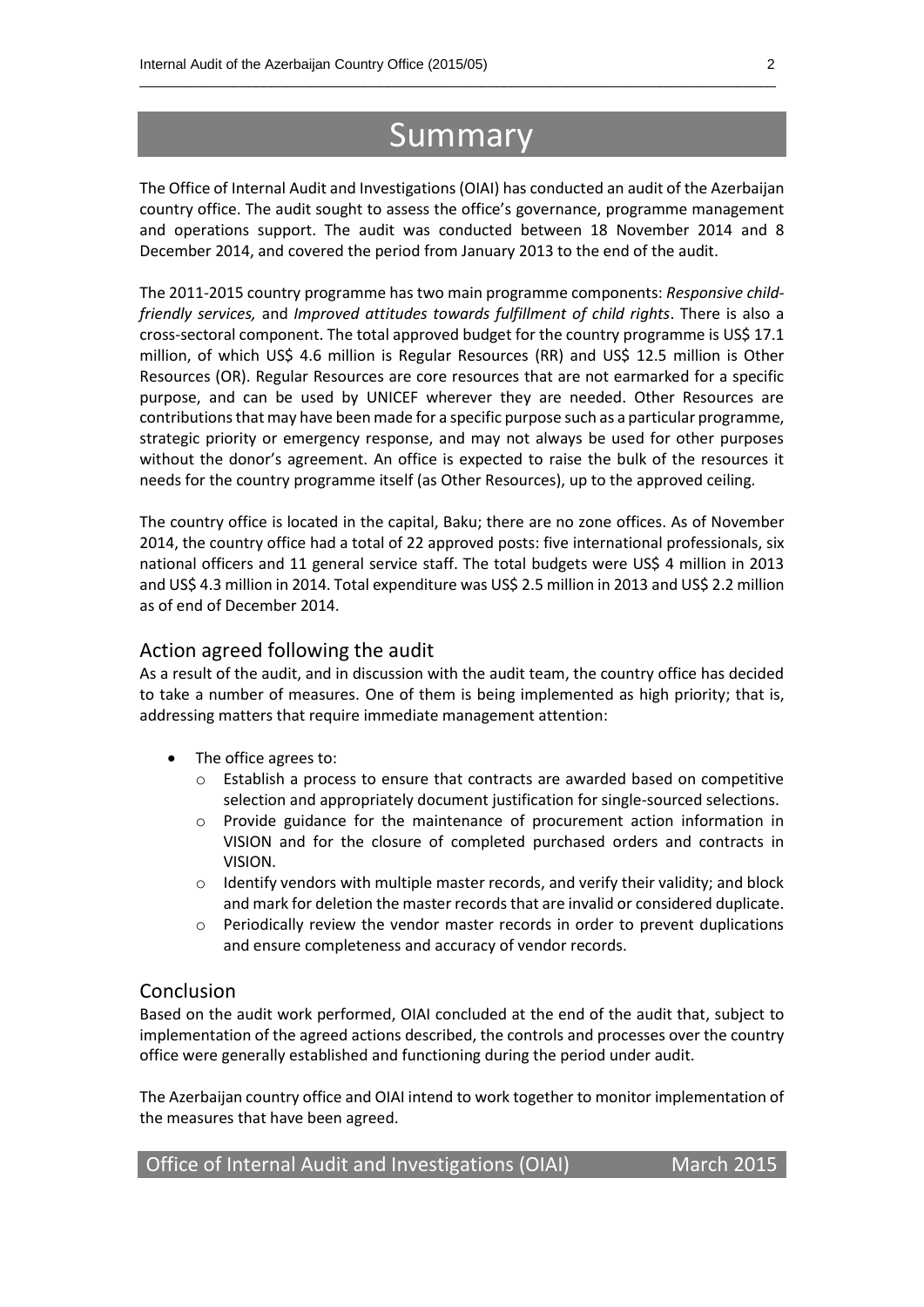# Contents

\_\_\_\_\_\_\_\_\_\_\_\_\_\_\_\_\_\_\_\_\_\_\_\_\_\_\_\_\_\_\_\_\_\_\_\_\_\_\_\_\_\_\_\_\_\_\_\_\_\_\_\_\_\_\_\_\_\_\_\_\_\_\_\_\_\_\_\_\_\_\_\_\_\_\_\_\_\_\_\_\_\_

| <b>Summary</b>                                                      | $\mathbf{2}$   |
|---------------------------------------------------------------------|----------------|
| <b>Objectives</b>                                                   | 4              |
| <b>Audit observations</b>                                           | 4              |
| Governance                                                          | 4              |
| Management priorities                                               | 4              |
| Supervisory bodies                                                  | 5              |
| Delegation of authorities and assignment of roles                   | 6              |
| Risk management                                                     | $\overline{7}$ |
| Governance: Conclusion                                              | 8              |
| <b>Programme management</b>                                         | 9              |
| Resource mobilization                                               | 9              |
| Programme planning                                                  | 10             |
| Harmonized Approach to Cash Transfers (HACT)                        | 11             |
| Partnership management                                              | 12             |
| Donor reporting                                                     | 13             |
| Programme management: Conclusion                                    | 14             |
| <b>Operations support</b>                                           | 15             |
| Procurement of programme supplies and services                      | 15             |
| Inventory management                                                | 17             |
| <b>Business Continuity Plan</b>                                     | 17             |
| Operations support: Conclusion                                      | 18             |
| Annex A: Methodology, and definitions of priorities and conclusions | 19             |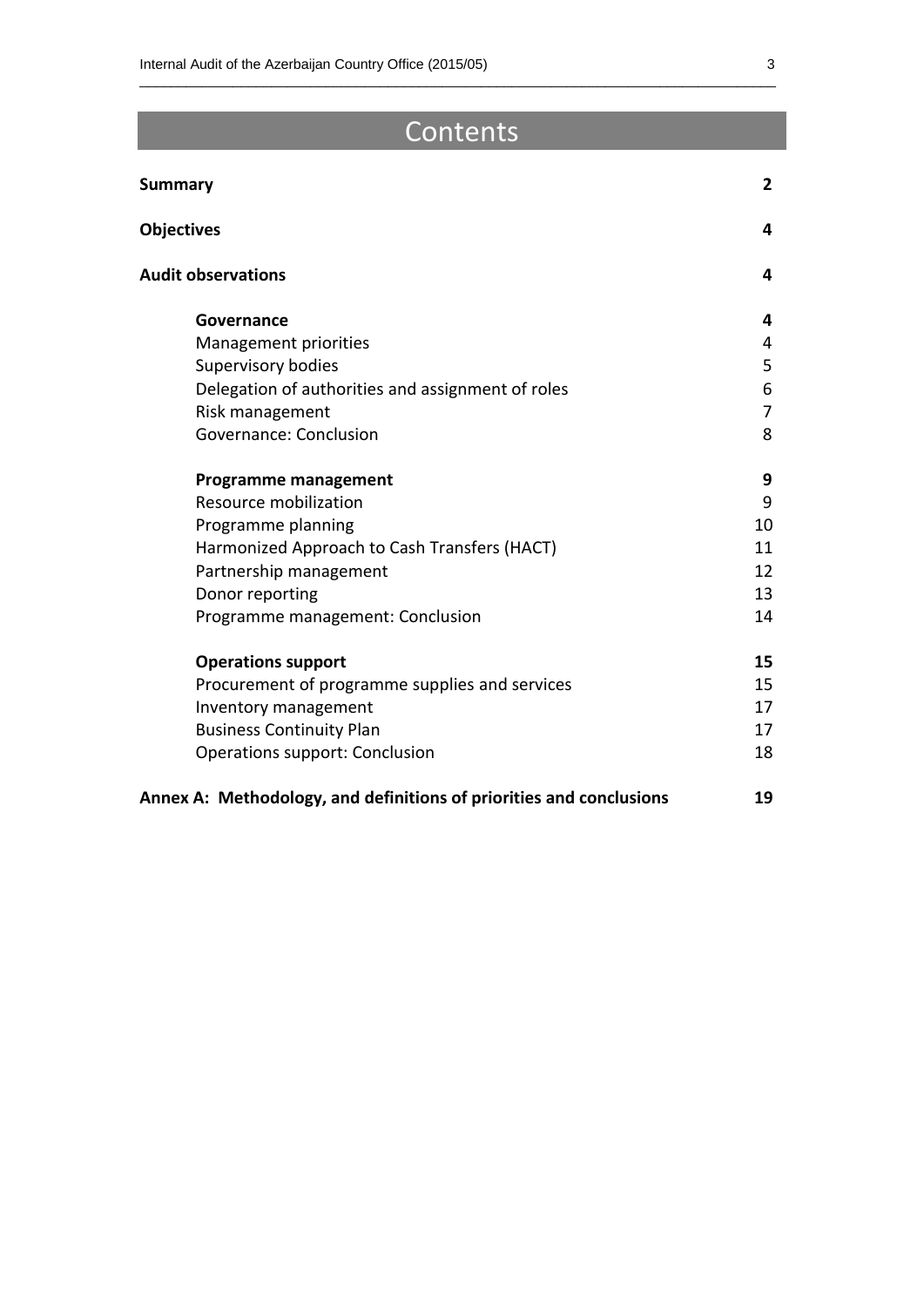# **Objectives**

\_\_\_\_\_\_\_\_\_\_\_\_\_\_\_\_\_\_\_\_\_\_\_\_\_\_\_\_\_\_\_\_\_\_\_\_\_\_\_\_\_\_\_\_\_\_\_\_\_\_\_\_\_\_\_\_\_\_\_\_\_\_\_\_\_\_\_\_\_\_\_\_\_\_\_\_\_\_\_\_\_\_

The objective of the country-office audit is to provide assurance as to whether there are adequate and effective controls, risk management and governance processes over a number of key areas in the office.

The audit observations are reported upon under three headings; governance, programme management and operations support. The introductory paragraphs that begin each of these sections explain what was covered in that particular area, and between them define the scope of the audit.

# Audit observations

### 1 Governance

In this area, the audit reviews the supervisory and regulatory processes that support the country programme. The scope of the audit in this area includes the following:

- **Supervisory structures**, including advisory teams and statutory committees.
- **Identification** of the country office's priorities and expected results and clear communication thereof to staff and the host country.
- **Staffing structure** and its alignment to the needs of the programme.
- **Performance measurement**, including establishment of standards and indicators to which management and staff are held accountable.
- **Delegation of authorities and responsibilities to staff**, including the provision of necessary guidance, holding staff accountable, and assessing their performance.
- **Risk management**: the office's approach to external and internal risks to achievement of its objectives.
- **Ethics**, including encouragement of ethical behavior, staff awareness of UNICEF's ethical policies and zero tolerance of fraud, and procedures for reporting and investigating violations of those policies.

All the above areas were covered in this audit. The 2011-2015 country programme management plan  $(CPMP)^1$  had set out a clear organizational structure. The office had comprehensive staff training plans for both 2013 and 2014.

However, the audit also noted the following.

#### Management priorities

**.** 

An office's annual management plan (AMP) helps to ensure that the human, material and financial resources of the country office remain focused on the planned strategic results for children. The AMP should define the annual programme and management priorities, and also assign staff responsibilities for those priorities; these should be reflected in staff performance

 $1$  When preparing a new country programme, country offices prepare a country programme management plan (CPMP) to describe, and help budget for, the human and financial resources that they expect will be needed.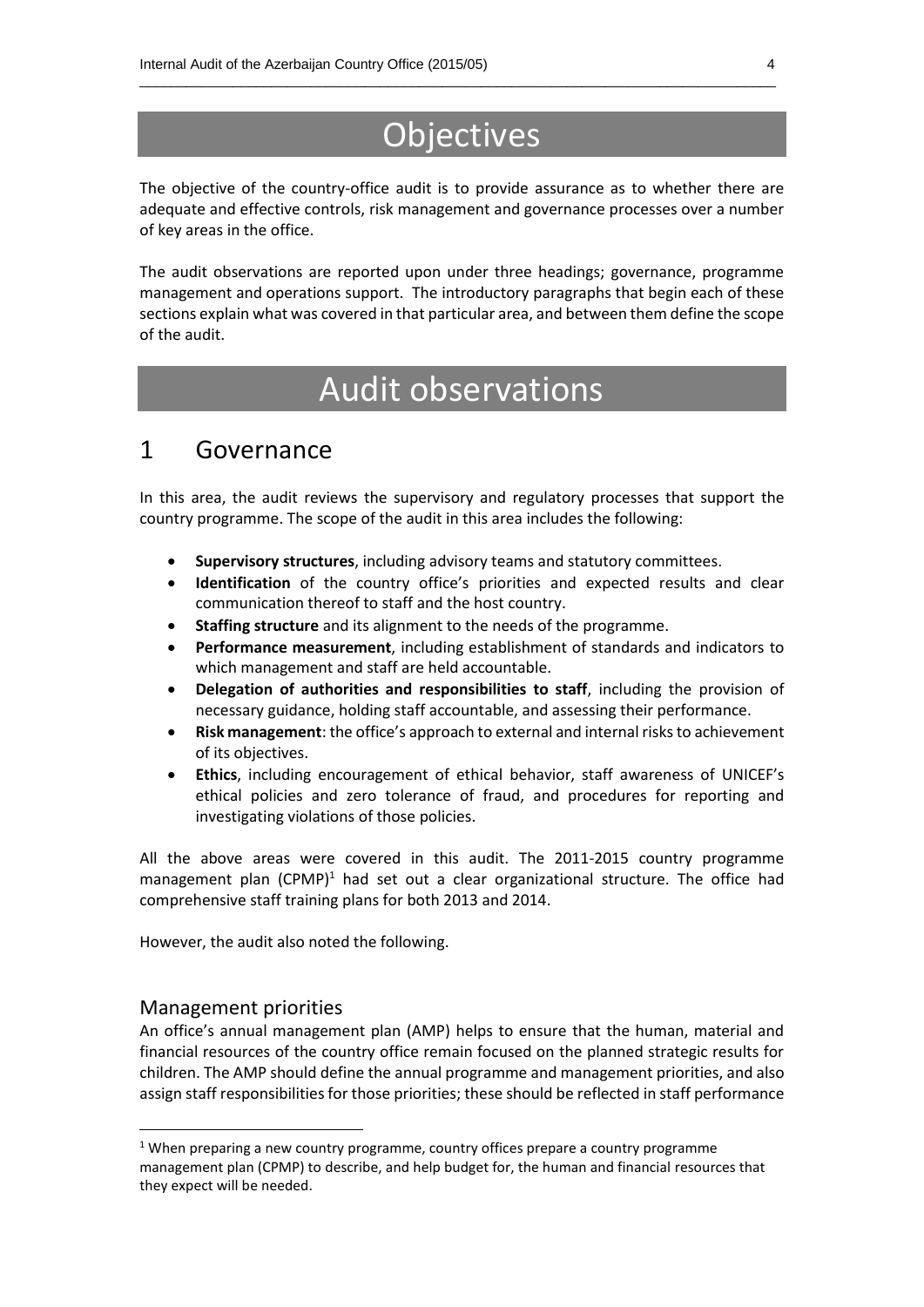evaluation reports.

*Number of priorities:* The guidelines on preparation of AMPs recommend the number of key priorities to be limited to 10 or fewer, so as to increase the office's capacity to focus on critical strategic issues. However, the 2014 AMP included 15 priorities. In addition some of the priorities were too broad and unclear, such as "strengthen accountability of government".

\_\_\_\_\_\_\_\_\_\_\_\_\_\_\_\_\_\_\_\_\_\_\_\_\_\_\_\_\_\_\_\_\_\_\_\_\_\_\_\_\_\_\_\_\_\_\_\_\_\_\_\_\_\_\_\_\_\_\_\_\_\_\_\_\_\_\_\_\_\_\_\_\_\_\_\_\_\_\_\_\_\_

*Management priorities and corresponding indicators:* The Country Management Team (CMT) reviewed certain performance indicators, but there were none for monitoring the status of implementation of management priorities and key results as identified in the AMP. Furthermore some management priorities were difficult to measure, as they were not specific and measurable; for example, "Increase EU partnership on social inclusion and human rights and better joint communication, especially for and with young people" or "Strengthen accountability of government".

**Agreed action 1 (medium priority):** The office agrees to ensure that:

- i. Key annual priorities are specific and measurable.
- ii. The number of priorities are kept at a reasonable level so as to focus on critical strategic issues.
- iii. The Country Management Team monitors the status of implementation of key annual priorities and key expected results as set out in the annual management plan, by developing relevant performance indicators as needed.

Target date for completion: March 2015

Responsible staff members: Representative, Deputy Representative and Operations Manager

#### Supervisory bodies

Country offices are expected to establish statutory committees to ensure effective and efficient management of programme and operations. These committees are also expected to have clear terms of reference (ToR) and relevant membership. The committees usually include the CMT, which isresponsible for strategic decision-making and overall oversight of the office, and the Programme Management Team (PMT), responsible for monitoring the implementation of the country programme. The audit noted the following.

*Terms of reference:* The office had a CMT, Programme Team Meeting (PTM), Contract Review Committee (CRC), Property Survey Board (PSB) and others. The office had prepared terms of reference (ToRs) for each of the committees/teams. However, the frequency of meetings was not in accordance with the ToRs. For example, the CMT was expected to meet on the second Wednesday of each month. In practice, it met six times in 2013, and twice in 2014.

*Functioning of the CMT:* According to its ToRs, the CMT is expected to monitor programme implementation, performance and results. However, the audit's review of the CMT minutes showed that discussion on programme issues was very limited. The CMT mostly covered routine matters rather than strategic issues, thereby not completely fulfilling its mandate. Also, the minutes lacked a clear agenda, action points and follow-up of previously agreed action points. There was also no evidence that the office's performance indicators were discussed and reviewed.

*Functioning of PMT:* The audit noted that, during the audited period, the office did not follow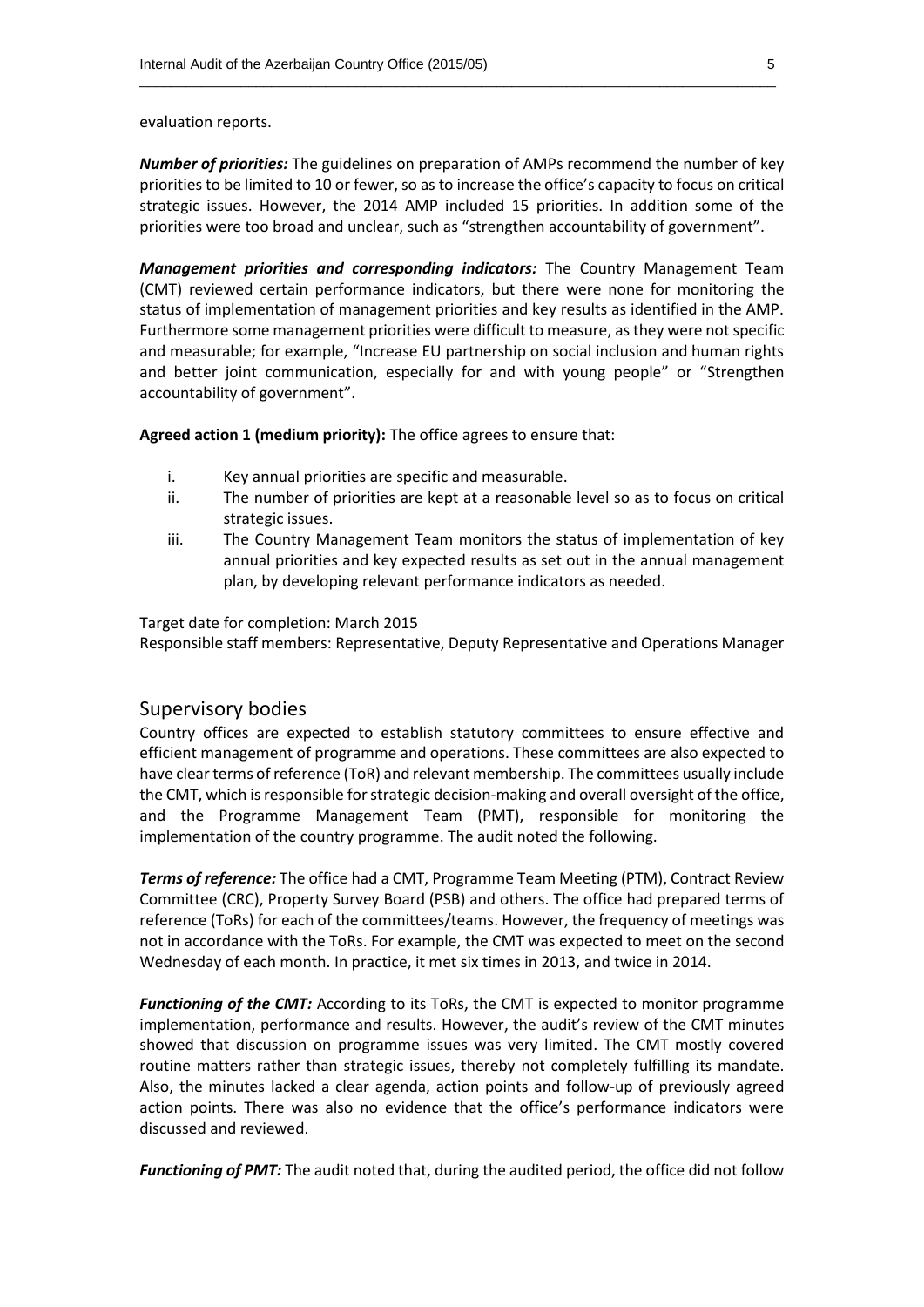programme monitoring as prescribed in the AMP, and was not monitoring its programmes in a structured way. The PMT was expected to oversee the implementation of rolling workplans,<sup>2</sup> budget implementation, and contribution to United Nations Development and Assistance Framework (UNDAF)<sup>3</sup> and to the United Nations Country Team (UNCT).<sup>4</sup> There was no evidence that it was doing this. Further, the PMT was expected to meet every other Tuesday, but had not done so; instead the office's policy was to hold sectorial meetings every other Monday, because programme meetings were considered lengthy. In practice, however, the office held only two sectorial meetings in 2014, and they were unstructured and without any clear objectives. One of these meetings had focused on low-level issues, and the minutes of both were incomplete or missing.

\_\_\_\_\_\_\_\_\_\_\_\_\_\_\_\_\_\_\_\_\_\_\_\_\_\_\_\_\_\_\_\_\_\_\_\_\_\_\_\_\_\_\_\_\_\_\_\_\_\_\_\_\_\_\_\_\_\_\_\_\_\_\_\_\_\_\_\_\_\_\_\_\_\_\_\_\_\_\_\_\_\_

**Agreed action 2 (medium priority):** The office agrees to ensure that:

- i. The frequency of meetings of statutory committees is in accordance with the terms of reference, and scheduled meetings include agenda, action points and assigned responsibilities for follow-up of action points.
- ii. The Country Management Team (CMT) focuses on strategic issues rather than routine and administrative matters, so as to better inform management decisions.
- iii. The Programme Management Team (PMT) focuses on and systematically reviews programme implementation in accordance with its terms of reference, and minutes of meetings are well kept and relevant key issues brought to the attention of the CMT.

Target date for completion: Office reports the action as having been taken in February 2015 Responsible staff members: Representative, Deputy Representative and Operations Manager

#### Delegation of authorities and assignment of roles

 $\overline{a}$ 

Country offices delegate authorities to staff members in a Table of Authorities (ToA). They also assign roles to staff members in UNICEF's management system, VISION. In so doing, they are expected to assign roles that are commensurate with a staff member's functions and with the authorities delegated to them in the ToA; and ensure adequate segregation of duties in the assignment of roles.

The audit reviewed the roles assigned to staff in VISION and noted that they were not aligned with their functional responsibilities. For example, two staff members – the planning, monitoring and evaluation specialist, and the youth and development officer – were assigned paying officer roles not delegated to them in the ToA. Further, this was a conflict in segregation of duties between programmatic and operational roles.

 $<sup>2</sup>$  A UNICEF office can draw up workplans on an annual or multi-year basis, or as rolling workplans. In</sup> the latter case, the workplan is subject to interim review – for instance, it may be for 18 months – and the Government and UNICEF will agree to periodic technical review of its outputs, say every six months, with an adjustment based on the review of the remaining 12 months. At the same time, an additional six months will be added on to the rolling workplan to make up a new 18-month cycle.

<sup>&</sup>lt;sup>3</sup> The United Nations Development Assistance Framework (UNDAF) is a broad agreement between the UN as a whole and the government, setting out the latter's chosen development path, and how the UN will assist.

<sup>&</sup>lt;sup>4</sup> UNCT stands for UN Country Team, and is an internal UN term to refer to the joint meeting of all the UN agencies or bodies active in a given country. The UNCT is convened by the UN Resident Coordinator. Its terms of reference, and division of responsibilities with individual agencies, vary from country to country.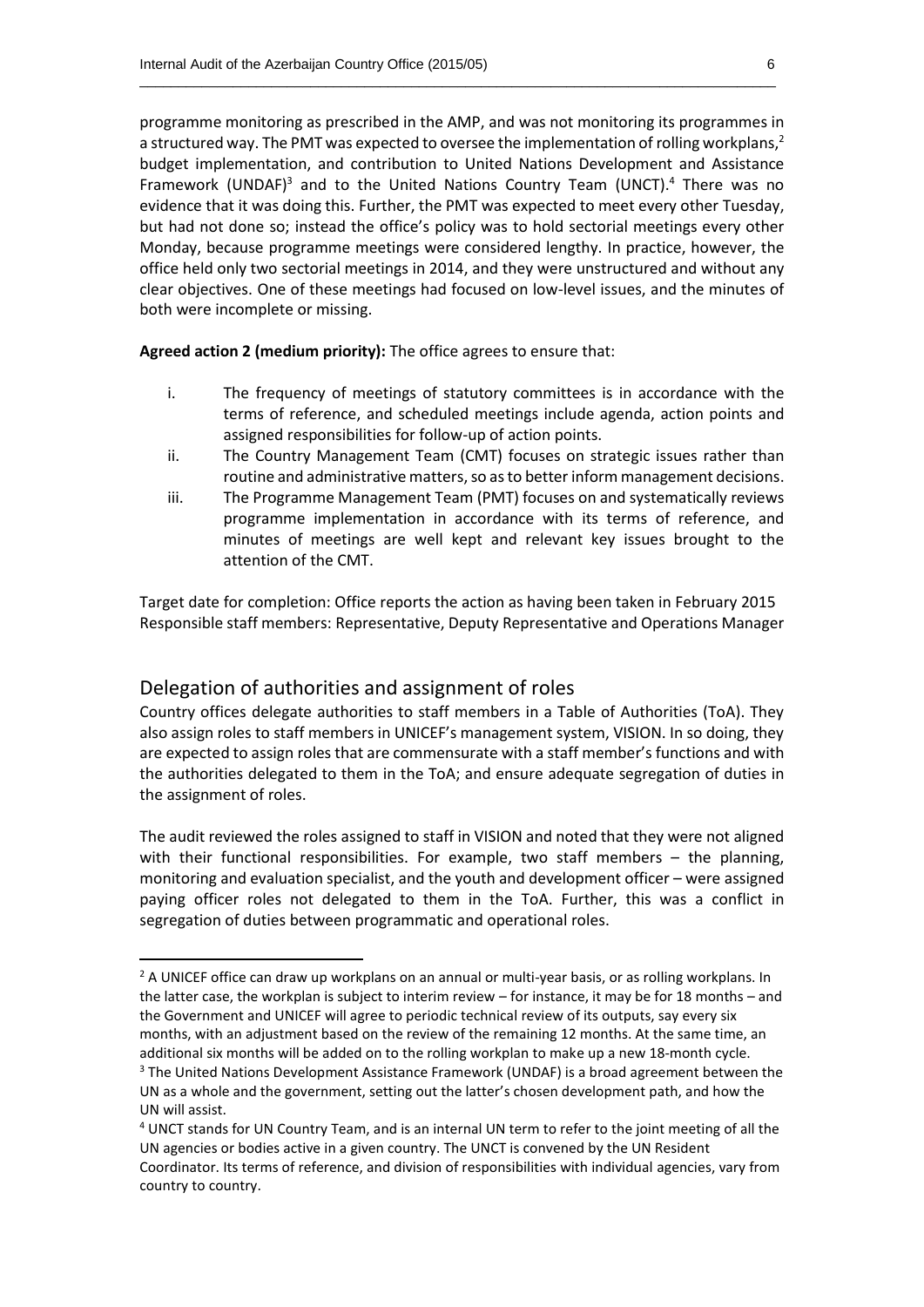#### **Agreed action 3 (medium priority):** The office should:

i. Review the roles assigned to staff members in VISION to ensure that roles are assigned and segregated appropriately, and are in line with the delegation approved by the Representative.

\_\_\_\_\_\_\_\_\_\_\_\_\_\_\_\_\_\_\_\_\_\_\_\_\_\_\_\_\_\_\_\_\_\_\_\_\_\_\_\_\_\_\_\_\_\_\_\_\_\_\_\_\_\_\_\_\_\_\_\_\_\_\_\_\_\_\_\_\_\_\_\_\_\_\_\_\_\_\_\_\_\_

ii. Reconcile the delegated authorities in the Table of Authorities with the roles assigned in VISION.

Target date for completion: March 2015 Responsible staff members: Operations Manager

#### Risk management

UNICEF adopted its Enterprise Risk Management (ERM) policy in 2009. ERM is a systematic and proactive approach to identifying, assessing, and managing risks and opportunities across UNICEF using a common language and framework. As part of the ERM, offices are expected to conduct a risk and control self-assessment (RCSA). The RCSA is a structured and systematic process for the assessment of risk to an office's objectives and planned results, and the incorporation of action to manage those risks into workplans and work processes. The risks and their mitigation measures are recorded in a risk and control library.

Offices are also expected to summarize their significant risks in two to three paragraphs in the CPMP and AMP, and should enter their significant risks in the risk assessment section of the performance management dashboard in VISION.

The office had not conducted a Risk and Control Self-Assessment (RCSA) since December 2010. At that time, it had identified four risks. Three were rated medium-high and related to knowledge management, unpredictability in funding and natural disasters. The remaining, medium-rated, risk related to business models for small UNICEF offices working in middleincome countries.

However, though the office had developed an action plan to mitigate the risks, the risk profile of the office was not recorded in the risk assessment module of the performance management dashboard. The audit also noted that the risks identified were not included in and considered by the CPMP and AMP. Further, the CMT did not monitor the implementation of the action plan to mitigate risks.

#### **Agreed action 4 (medium priority):** The office agrees to:

- i. Conduct a new risk and control self-assessment, and ensure that the significant risks are included in the 2015 country management plan and annual management plan, and in the risk assessment module of the performance management dashboard.
- ii. Ensure that the identified risks are systematically monitored by the Country Management Team.

Target date for completion: Office reports the action as having been taken in February 2015 Responsible staff members: Country Management Team, Representative and Operations Manager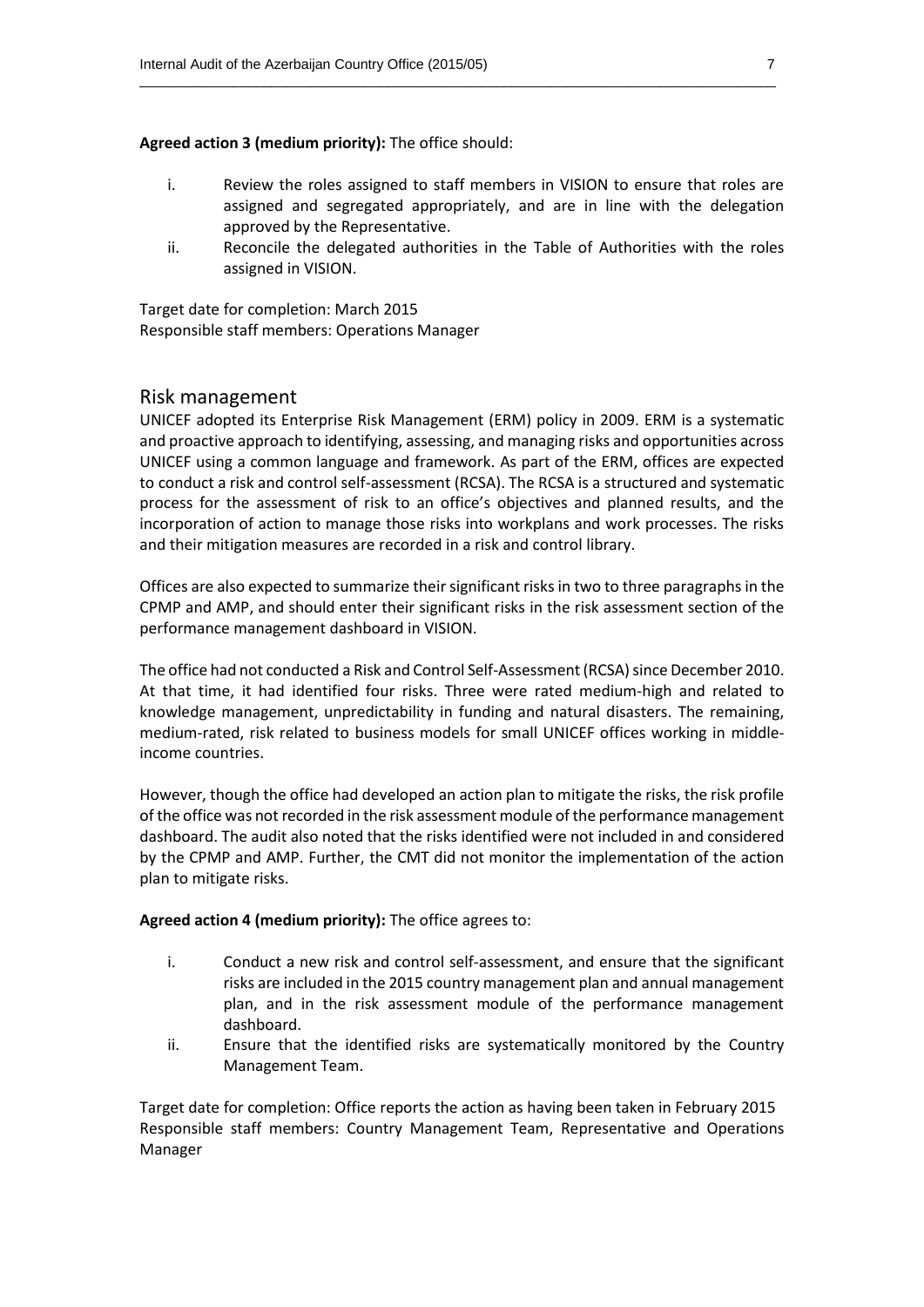#### Governance: Conclusion

Based on the audit work performed, OIAI concluded at the end of the audit that, subject to implementation of the agreed actions described, the controls and processes over governance, as defined above, were generally established and functioning during the period under audit.

\_\_\_\_\_\_\_\_\_\_\_\_\_\_\_\_\_\_\_\_\_\_\_\_\_\_\_\_\_\_\_\_\_\_\_\_\_\_\_\_\_\_\_\_\_\_\_\_\_\_\_\_\_\_\_\_\_\_\_\_\_\_\_\_\_\_\_\_\_\_\_\_\_\_\_\_\_\_\_\_\_\_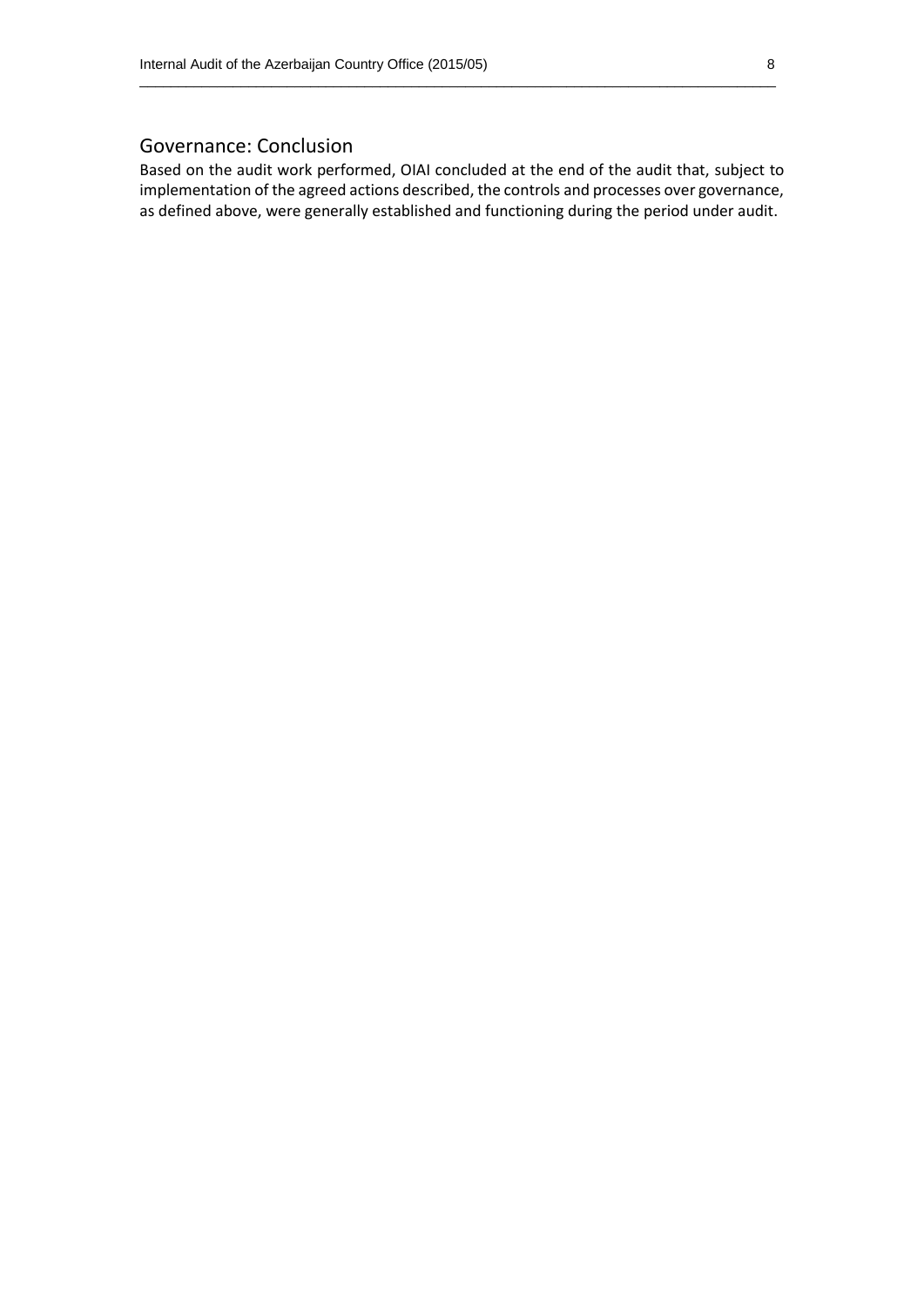### 2 Programme management

In this area, the audit reviews the management of the country programme – that is, the activities and interventions on behalf of children and women. The programme is owned primarily by the host Government. The scope of the audit in this area includes the following:

\_\_\_\_\_\_\_\_\_\_\_\_\_\_\_\_\_\_\_\_\_\_\_\_\_\_\_\_\_\_\_\_\_\_\_\_\_\_\_\_\_\_\_\_\_\_\_\_\_\_\_\_\_\_\_\_\_\_\_\_\_\_\_\_\_\_\_\_\_\_\_\_\_\_\_\_\_\_\_\_\_\_

- **Resource mobilization and management**. This refers to all efforts to obtain resources for the implementation of the country programme, including fundraising and management of contributions.
- **Planning**. The use of adequate data in programme design, and clear definition of results to be achieved, which should be specific, measurable, achievable, realistic and time bound (SMART); planning resource needs; and forming and managing partnerships with Government, NGOs and other partners.
- **Support to implementation**. This covers provision of technical, material or financial inputs, whether to governments, implementing partners, communities or families. It includes activities such as supply and cash transfers to partners.
- **Monitoring of implementation**. This should include the extent to which inputs are provided, work schedules are kept to, and planned outputs achieved, so that any deficiencies can be detected and dealt with promptly.
- **Reporting.** Offices should report achievements and the use of resources against objectives or expected results. This covers annual and donor reporting, plus any specific reporting obligations an office might have.
- **Evaluation**. The office should assess the ultimate outcome and impact of programme interventions and identify lessons learned.

All the areas above were covered in this audit.

The audit noted areas in which controls were working well. An updated Situation Analysis (SitAn) of the situation of children and women in the country had been produced in consultation with government and civil society partners. The office had also established adequate funds-management processes, and funds were allocated and monitored by the responsible staff member in consultation with the budget owner.

The office had an evaluation committee, and criteria for evaluating key programme components. There was also a process to ensure effective participation of government and NGO partners in programme evaluations. Final agreed actions stemming from evaluations were shared with partners.

However, the audit also noted the following.

#### Resource mobilization

**.** 

Country offices are expected to develop a clear and comprehensive fundraising<sup>5</sup> strategy for securing approved other resources (OR) in support of the country programme. The audit reviewed the office's resource mobilization/fundraising activities and noted the following:

<sup>&</sup>lt;sup>5</sup> While the terms "resource mobilization" and "fundraising" are often used interchangeably, the former is slightly broader; although fundraising is its largest single component, it also includes mobilizing resources in the form of people (volunteers, consultants and seconded personnel), partnerships, or equipment and other in-kind donations.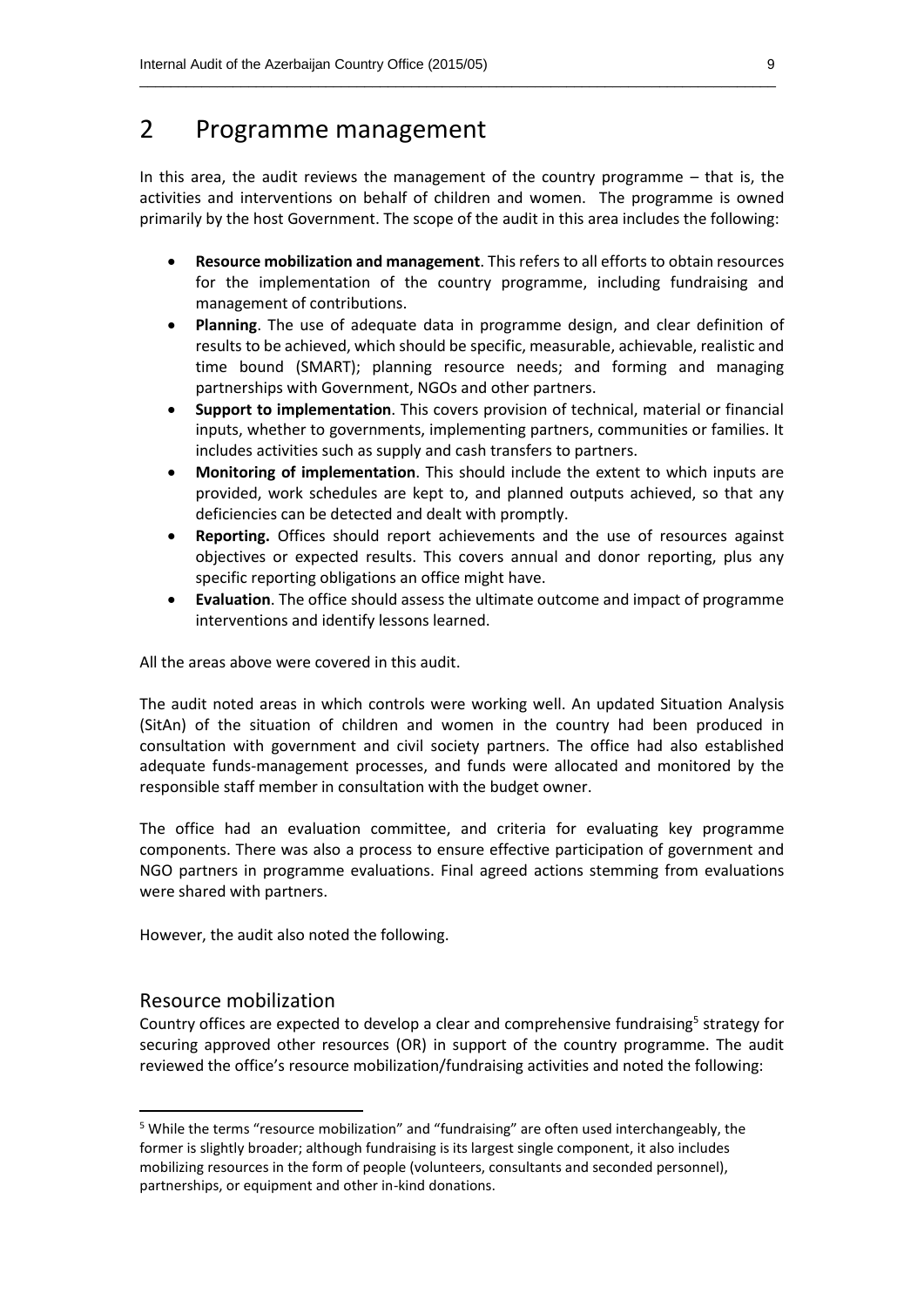*Strategy:* The office had drawn up a funding and advocacy strategy in 2012 and had identified potential funding opportunities. However, it had not updated the strategy. It had also not established an action plan for its implementation that would include assignment of responsibilities and timelines for action.

\_\_\_\_\_\_\_\_\_\_\_\_\_\_\_\_\_\_\_\_\_\_\_\_\_\_\_\_\_\_\_\_\_\_\_\_\_\_\_\_\_\_\_\_\_\_\_\_\_\_\_\_\_\_\_\_\_\_\_\_\_\_\_\_\_\_\_\_\_\_\_\_\_\_\_\_\_\_\_\_\_\_

The funding gap of the office for the current programme cycle (2011-2015) was US\$ 6 million (33 percent of the approved budget for the five-year programme cycle). The office's response to an audit questionnaire highlighted difficulties in fundraising due to decreased funding from international donors; this had not been compensated for by an increase in private-sector fundraising. An updated strategy, and appropriate action plan to implement it, could help the office leverage adequate financial resources.

*Donor proposals:* The audit reviewed a sample of two proposals submitted to donors in 2013 and 2014 and found the following:

- None of the sampled proposals listed key implementing partners or briefly described their capacity, experience and skills to successfully implement proposed activities.
- Submitted proposals did not have monitoring and evaluation plans, or a description of how results would be reported.
- One of the two sampled proposals lacked a budget breakdown, and the budget was not results-based to link with the achievement of planned results.
- Project summaries and tables of contents were also missing, and neither of the two sampled proposals included information on the risk assessment and mitigation plan.

**Agreed action 5 (medium priority):** The office agrees to:

- i. Update the fundraising strategy and develop an action plan, including assigning responsibilities and establishing timelines for its implementation.
- ii. Ensure funding proposals meet the UNICEF quality standards outlined by the Policy and Planning Division on resource development with public-sector resource partners.

Target date for completion: March 2015

Responsible staff members: Country Management Team, Representative, Deputy Representative and Communication and Partnership Specialist

#### Programme planning

The programme planning approach of country offices should be results-based. Country offices are also expected to develop annual or rolling workplans that include planned activities to be implemented during specific time periods.

*Workplans:* The office had jointly developed workplans with implementing partners. The 2014-2015 rolling workplan was signed by the office with line ministries for various programmatic interventions. However, some planned results were not specific and measurable. For example, the workplan for education included the use of words like "reduction of the equity gap" and "improve access" that would be difficult to measure. Further, there were no targets to monitor progress.

The workplans also lacked timelines for implementation of planned activities. Further, the signed workplans were unclear as to the corresponding resources that each implementing partner was expected to receive.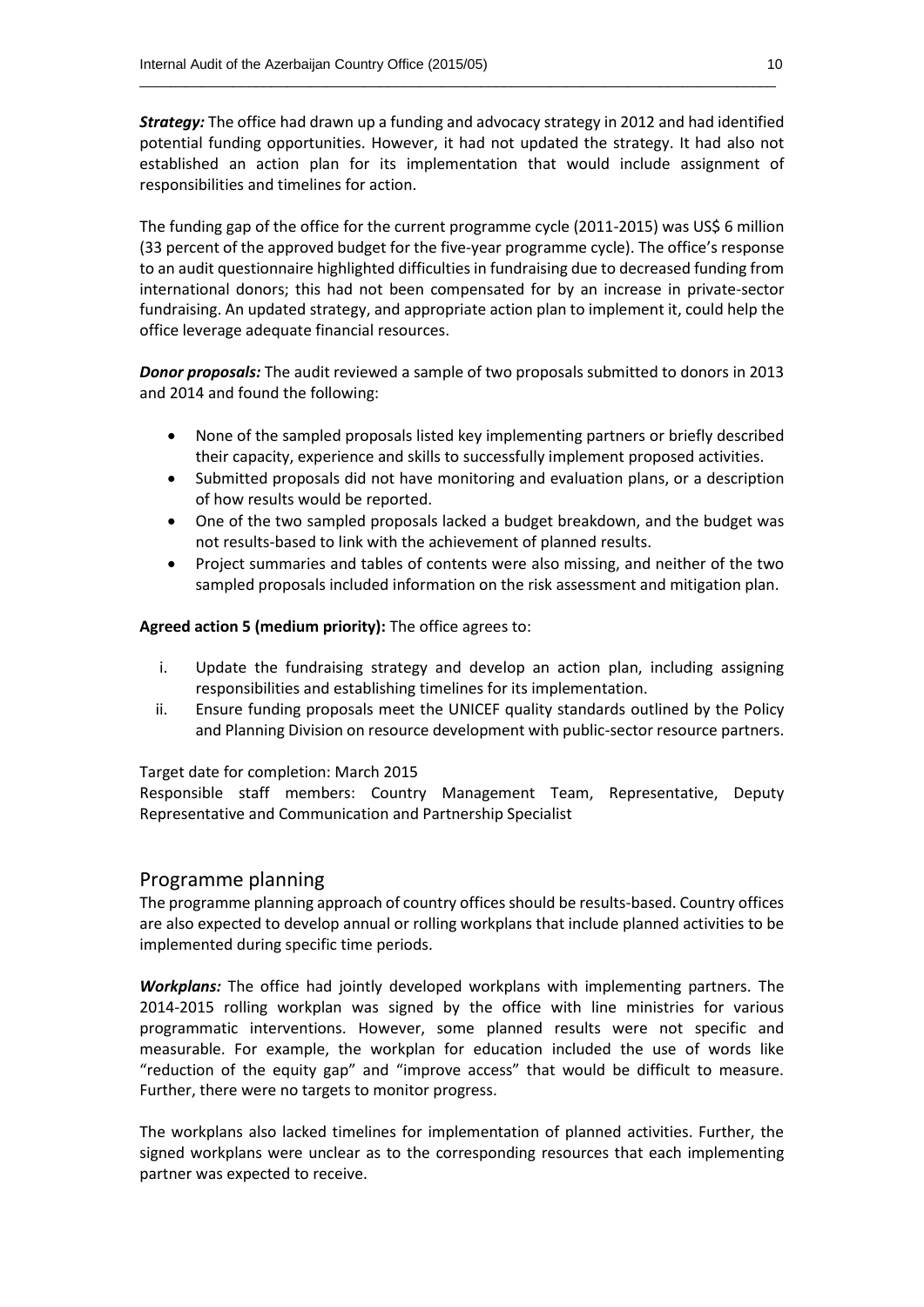*Registration of country programme and workplans in VISION:* The country programme and signed rolling workplans should be accurately registered in VISION. However, some activities registered in VISION did not correspond with and/or were not included in the signed workplans. For example, "map and assess the CP system" was recorded as an activity in VISION but not in the signed workplans; and the activity "school readiness in remote districts" was in the signed workplans but not in VISION.

\_\_\_\_\_\_\_\_\_\_\_\_\_\_\_\_\_\_\_\_\_\_\_\_\_\_\_\_\_\_\_\_\_\_\_\_\_\_\_\_\_\_\_\_\_\_\_\_\_\_\_\_\_\_\_\_\_\_\_\_\_\_\_\_\_\_\_\_\_\_\_\_\_\_\_\_\_\_\_\_\_\_

Inaccurate and incomplete registration of workplan activities in VISION increased the risk of signing activities for which resources were not allocated, and/or reduced the office's capacity to adequately monitor the implementation of workplan activities and achievement of results.

**Agreed action 6 (medium priority):** The office agrees to provide guidance and institute an oversight mechanism to ensure:

- i. The annual or rolling workplans include expected results that are specific, measurable and time-bound; and the estimated budget for each planned activity.
- ii. The intermediate results (outputs) and activities of the signed workplans of the country programme are accurately and correctly registered in VISION.

Target date for completion: March 2015

Responsible staff members: Deputy Representative and Programme Specialists

#### Harmonized Approach to Cash Transfers

Country offices are required to implement the Harmonized Approach to Cash Transfers (HACT). With HACT, the office relies on implementing partners to manage and report on use of funds provided for agreed activities. This reduces the amount of supporting documentation UNICEF demands from the partner, thus cutting bureaucracy and transaction costs, while maintaining sufficient assurance on the use of funds. HACT makes this possible by requiring offices to systematically assess the level of risk before making cash transfers to a given partner, and to adjust their method of funding and assurance practices accordingly. HACT therefore includes micro‐assessments of the individual implementing partners (both government entities and NGOs). There should also be a macro‐assessment of the country's financial management system.

As a further safeguard, the HACT framework requires offices to carry out assurance activities regarding the proper use of cash transfers. Assurance activities are expected, at a minimum, to include spot checks, programme monitoring and scheduled audits.

For the period covered by the audit, the office's total cash transfers to implementing partners amounted to US\$ 1 million, representing 21 percent of the office's total expenditure during the period. The office micro-assessed those partners who were expected to receive the annual cash transfers of US\$ 100,000 and more. However, the vast majority of partners received less than that. The office therefore used the partners' financial assessment simplified checklist (as set out in the latest HACT guidelines) to identify the partnership risks and determine the level of appropriate assurance activities. The office had an assurance plan to monitor the use of funds transferred to partners. It conducted spot checks and field visits as key assurance activities. It did not carry out scheduled audits, because none of the partners received more than US\$ 500,000 during the recent country programme cycle.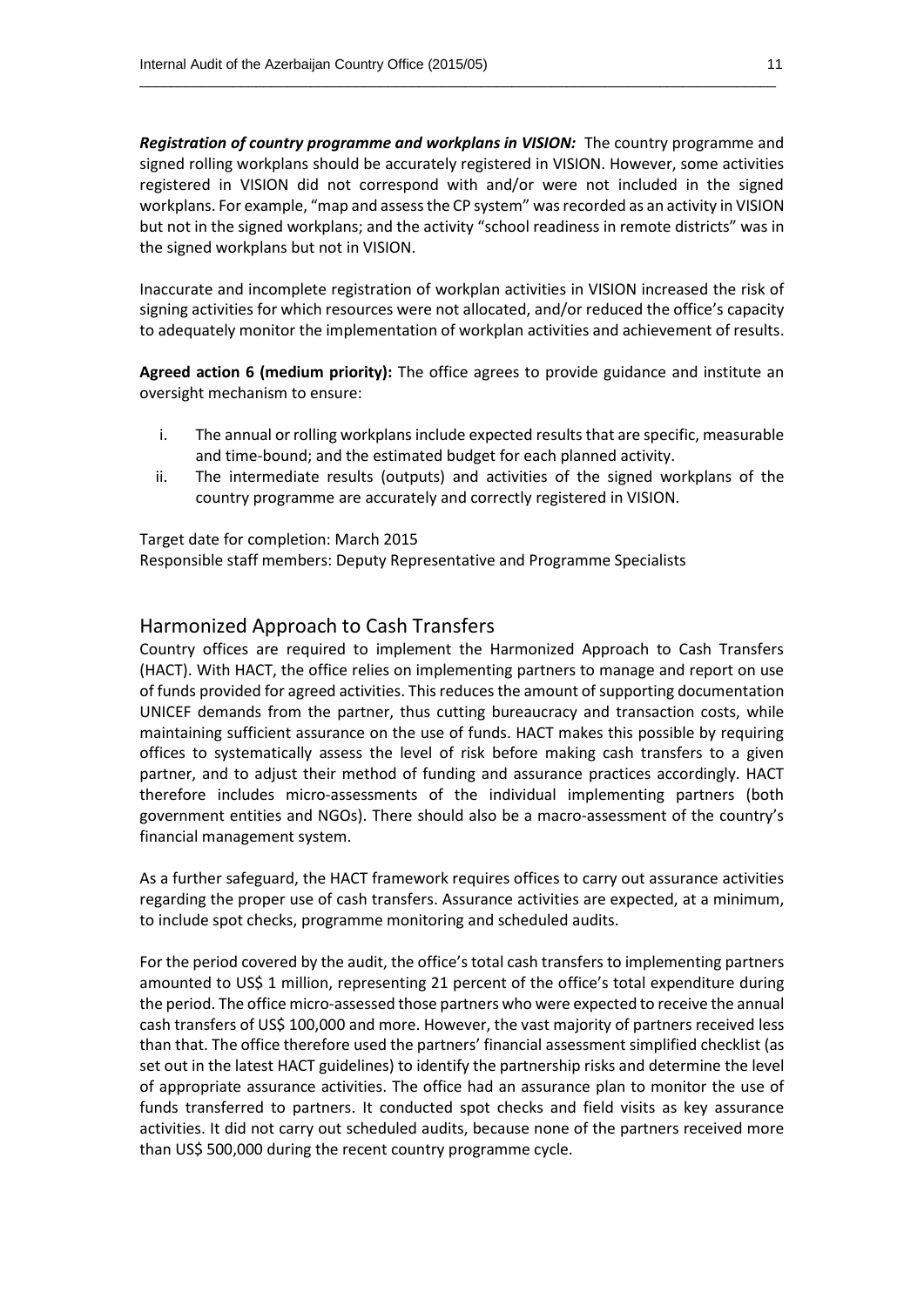However, the audit review noted the following.

*Spot checks:* The audit reviewed four sampled spot check reports and noted the results of the spot checks were inadequately documented. There was insufficient information on each transaction tested to ensure the funds were used for intended purposes. The spot check documents also did not explain the sampling methodology and criteria used. Further, one sampled spot check did not address a control weakness related to the signatory for bank transfer letters and checks.

\_\_\_\_\_\_\_\_\_\_\_\_\_\_\_\_\_\_\_\_\_\_\_\_\_\_\_\_\_\_\_\_\_\_\_\_\_\_\_\_\_\_\_\_\_\_\_\_\_\_\_\_\_\_\_\_\_\_\_\_\_\_\_\_\_\_\_\_\_\_\_\_\_\_\_\_\_\_\_\_\_\_

*Field visits:* The office conducted annual reviews with implementing partners and made several field-monitoring visits. The audit reviewed a sample of trip reports and noted that they adequately described project implementation, interaction with beneficiaries, constraints and follow-up actions. However, the field-monitoring plan was not risk-based, i.e. linked to the level of risk associated with the specific partners. Further, the field-monitoring plan was not included in the HACT assurance plan. This reduced the office's capacity to maintain awareness of the status of implementation of all assurance activities.

**Agreed action 7 (medium priority)**: The office agrees to:

- i. Ensure spot checks meet the quality standards established in the simplified financial spot-check instructions included in the Harmonized Approach to Cash Transfers (HACT) framework.
- ii. Develop a field-monitoring plan that is risk-based, to systematically monitor progress and achievement of results; and incorporate field-monitoring activities in the HACT assurance plan to assist the monitoring of all HACT assurance activities.

Target date for completion: March 2015

Responsible staff members: Deputy Representative and Operations Manager

#### Partnership management

Country offices are expected to work closely with the government and non-government partners. The audit noted the following.

*Partnership with NGOs:* The office signed seven programme cooperation agreements (PCAs) with NGOs in 2013 and 2014. The audit reviewed a sample of three partnerships and noted that the office had not conducted financial assessment of the partners prior to signing PCAs in 2013. In all sampled cases, though the partners had entered into previous PCAs with UNICEF, the performance of the NGOs under those PCAs (such as percentage of results achieved, and timely implementation of activities) was not assessed prior to the renewal of the PCAs.

*Capacity building of partners*: The audit interviewed two NGO partners to discuss partnership and UNICEF support. Both partners acknowledged receiving training on HACT and reporting. However, none of them had clear understanding of results-based planning and none had received training to strengthen their capacity in that area. Insufficient knowledge of resultsbased planning and results-based budgeting reduced partners' capacity to effectively report on progress and results.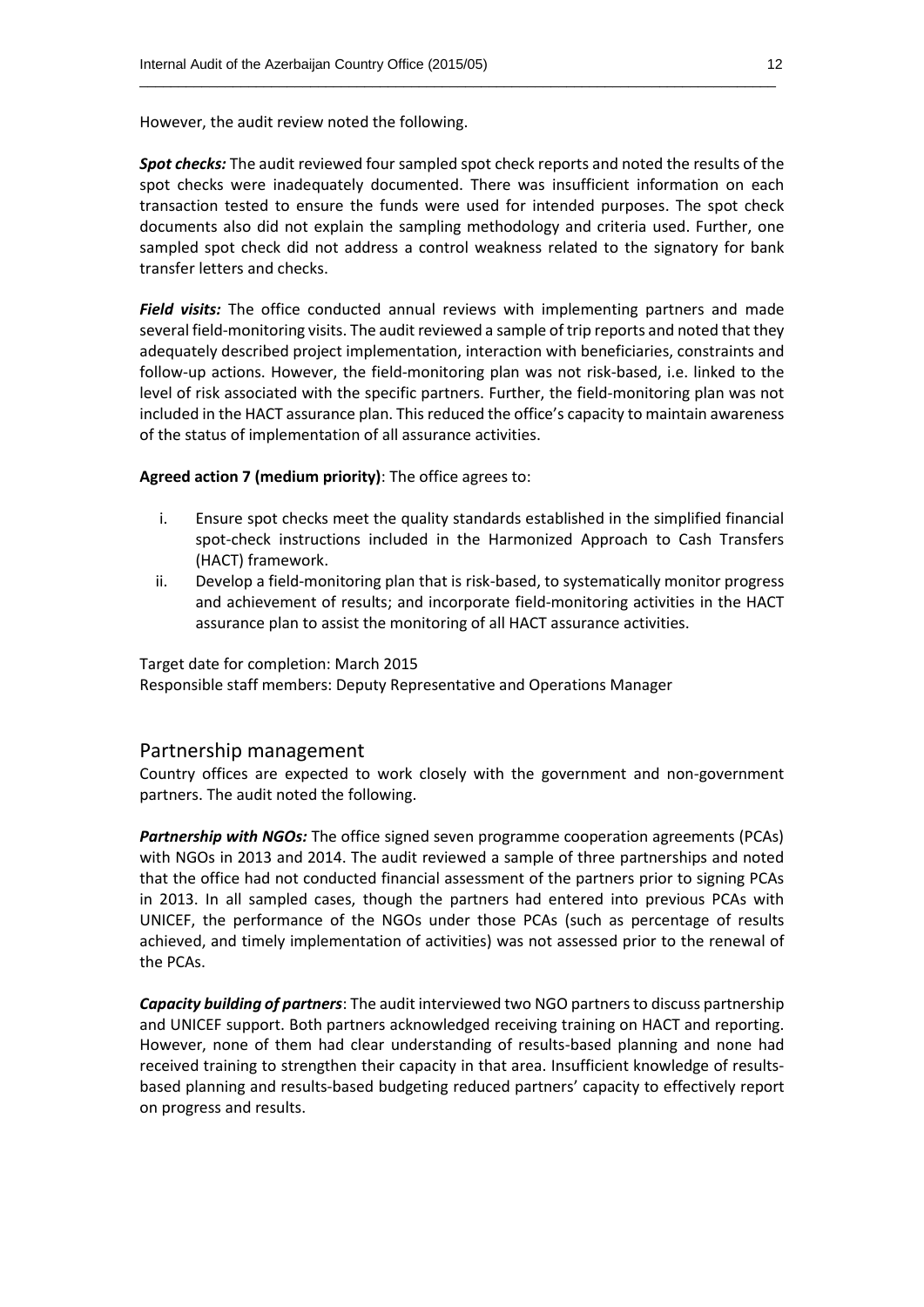#### **Agreed action 8 (medium priority):** The office agrees to:

i. Establish a process to ensure PCAs submissions confirm whether partners are micro-assessed and simplified financial and programmatic assessment is conducted where applicable.

\_\_\_\_\_\_\_\_\_\_\_\_\_\_\_\_\_\_\_\_\_\_\_\_\_\_\_\_\_\_\_\_\_\_\_\_\_\_\_\_\_\_\_\_\_\_\_\_\_\_\_\_\_\_\_\_\_\_\_\_\_\_\_\_\_\_\_\_\_\_\_\_\_\_\_\_\_\_\_\_\_\_

- ii. Develop a procedure and tools to ensure that partners' past performance is reviewed and submitted to the PCA Review Committee prior to renewal of PCAs.
- iii. Provide additional training to partners in results-based planning and results-based budgeting.

#### Target date for completion: March 2015

Responsible staff members: PCA Review Committee, Deputy Representative, Operations Manager and Programme Officers

#### Donor reporting

The office had submitted eight donor reports in 2013 and 2014. The audit reviewed two donor reports submitted by the office during 2013-2014 and noted the following shortcomings that could undermine the credibility of UNICEF in leveraging resources.

*Financial utilization reports:* One of the two donor reports submitted by the office did not include information on the financial utilization of funds against established budgets. The donors were thus not informed whether their financial contributions were used in accordance with the agreed budgets. The other donor report did include relevant information on financial utilization, but did not specify reported utilization as "provisional" in order to notify the donor that the final certified financial statements would be released later by the Comptroller`s office.

*Reported achievements:* The audit tested two sampled donor reports for reported achievements such as "25,285 young people in all the five project districts have improved their knowledge on environmental safety through peer education" and "all together 100 officials/health care professionals and 140 NGO partners and young volunteers have been trained". The audit noted that the reported achievements were inadequately corroborated by supporting documentation or field visits (see also observation *Harmonized Approach to Cash Transfers*, p11 above).

*Key attributes of donor reports:* One of the two donor reports included broad result statements such as "several innovative approaches for behavioural change to promote nutrition and hygiene practices at individual, family and community levels have been piloted"; this could not be clearly ascribed to UNICEF work.

None of the donor reports included human interest stories to highlight situation of children and the impact of donor funds on changes in their lives. The sampled donor reports also did not present UNICEF comparative advantage or highlight future priorities of the office. Further, none of the reports included a feedback form for donors to provide feedback on quality and timeliness of reporting.

*Timeliness of donor reports:* The office submitted one of the eight donor reports after the due date for submission. The office explained that the donor report was prepared by a consultant who did not perform as expected, leading to delays.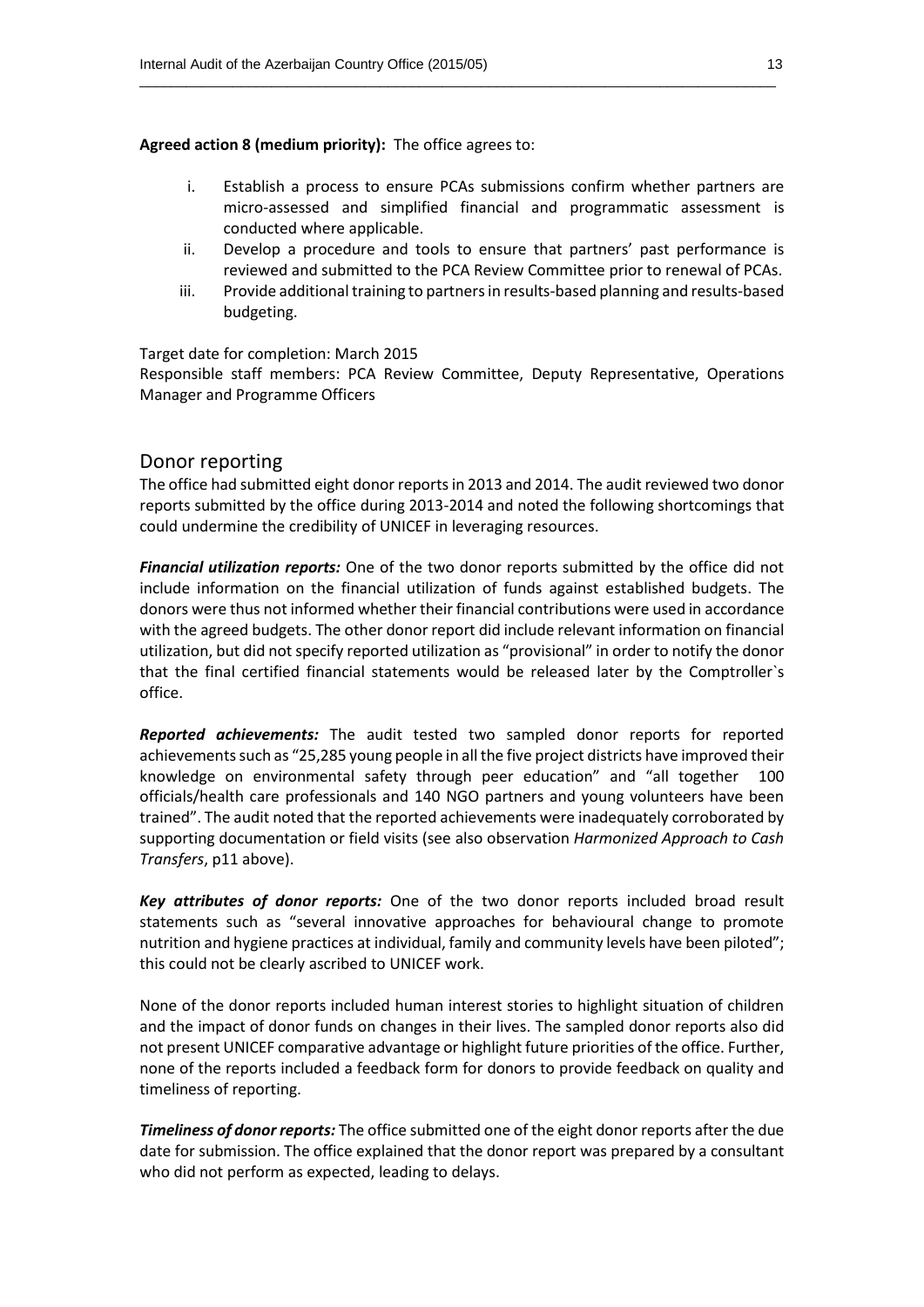**Agreed action 9 (medium priority)**: The office agrees to ensure that:

i. Information on financial utilization of funds is disclosed to donors in accordance with the grant agreements.

\_\_\_\_\_\_\_\_\_\_\_\_\_\_\_\_\_\_\_\_\_\_\_\_\_\_\_\_\_\_\_\_\_\_\_\_\_\_\_\_\_\_\_\_\_\_\_\_\_\_\_\_\_\_\_\_\_\_\_\_\_\_\_\_\_\_\_\_\_\_\_\_\_\_\_\_\_\_\_\_\_\_

- ii. Achievements disclosed in donor reports are properly supported with sufficient and appropriate documentation.
- iii. Donor reports cover key attributes of reporting in accordance with the guidance issued by Public Partnership Division.
- iv. Consultants hired to prepare donor reports are properly supervised to enable timely submission of donor reports.

Target date for completion: Office reports the action as having been taken in January 2015 Responsible staff members: Deputy Representative and Programme Officers

#### Programme management: Conclusion

Based on the audit work performed, OIAI concluded at the end of the audit that, subject to implementation of the agreed actions described, the controls and processes over programme management, as defined above, were generally established and functioning during the period under audit.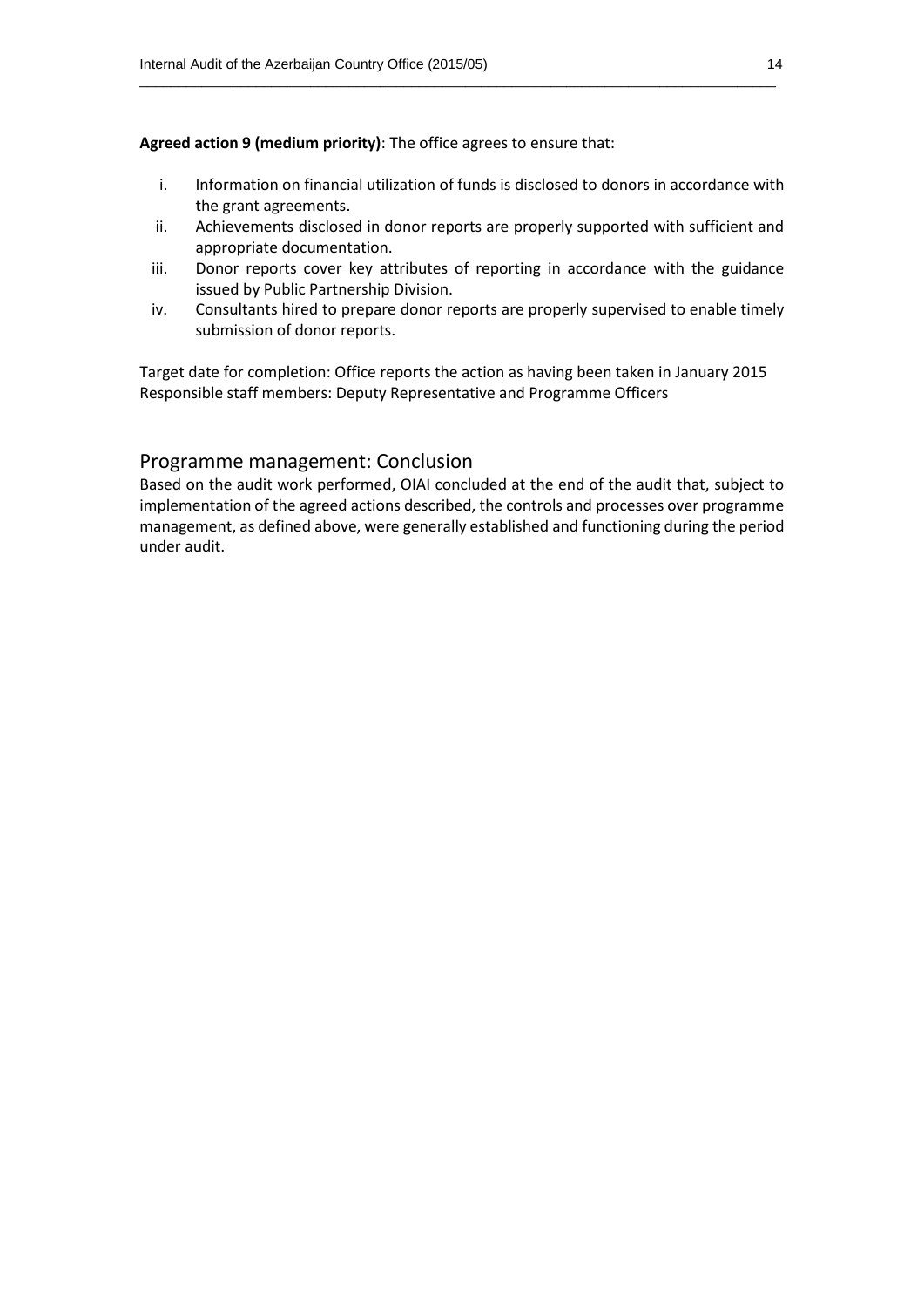## 3 Operations support

In this area the audit reviews the country office's support processes and whether they are in accordance with UNICEF Rules and Regulations and with policies and procedures. The scope of the audit in this area includes the following:

\_\_\_\_\_\_\_\_\_\_\_\_\_\_\_\_\_\_\_\_\_\_\_\_\_\_\_\_\_\_\_\_\_\_\_\_\_\_\_\_\_\_\_\_\_\_\_\_\_\_\_\_\_\_\_\_\_\_\_\_\_\_\_\_\_\_\_\_\_\_\_\_\_\_\_\_\_\_\_\_\_\_

- **Financial management**. This covers budgeting, accounting, bank reconciliations and financial reporting.
- **Procurement and contracting.** This includes the full procurement and supply cycle, including bidding and selection processes, contracting, transport and delivery, warehousing, consultants, contractors and payment.
- **Asset management**. This area covers maintenance, recording and use of property, plant and equipment (PP&E). This includes large items such as premises and cars, but also smaller but desirable items such as laptops; and covers identification, security, control, maintenance and disposal.
- **Human-resources management.** This includes recruitment, training and staff entitlements and performance evaluation (but not the actual staffing structure, which is considered under the Governance area).
- **Inventory management.** This includes consumables, including programme supplies, and the way they are warehoused and distributed.
- **Information and communication technology (ICT)**. This includes provision of facilities and support, appropriate access and use, security of data and physical equipment, continued availability of systems, and cost-effective delivery of services.

All the areas above were covered in this audit.

The office complied with minimum operating security standards (MOSS) and all the agreed actions stemming from a security risk assessment had been implemented by the office. The office had also put in place appropriate controls over access to ICT physical infrastructure.

However, the audit also noted the following.

#### Procurement of programme supplies and services

Country offices are expected to establish effective processes so that the procurement of programme supplies and services is properly planned, implemented and monitored. The country office had locally procured over US\$ 1.2 million of programme supplies and services during the period from January 2013 to November 2014. The audit noted the following:

*Single-source selection:* Based on the VISION report for single-sourced contracts, the office did not follow competitive procurement process for 30 of the 117 contracts released in 2013 and 2014. The office informed the audit that 20 contracts were single-sourced and that the remaining 10 were inaccurately recorded as single-sourced in VISION. Two of the 20 singlesourced contracts did not have justification for single-source selection registered in VISION.

The audit sampled five of the 18 justification documents and noted that none were adequate to appropriately justify single-source selection. For instance, past satisfactory performance of the consultants was documented as justification for the single-source selection; this is not a valid reason.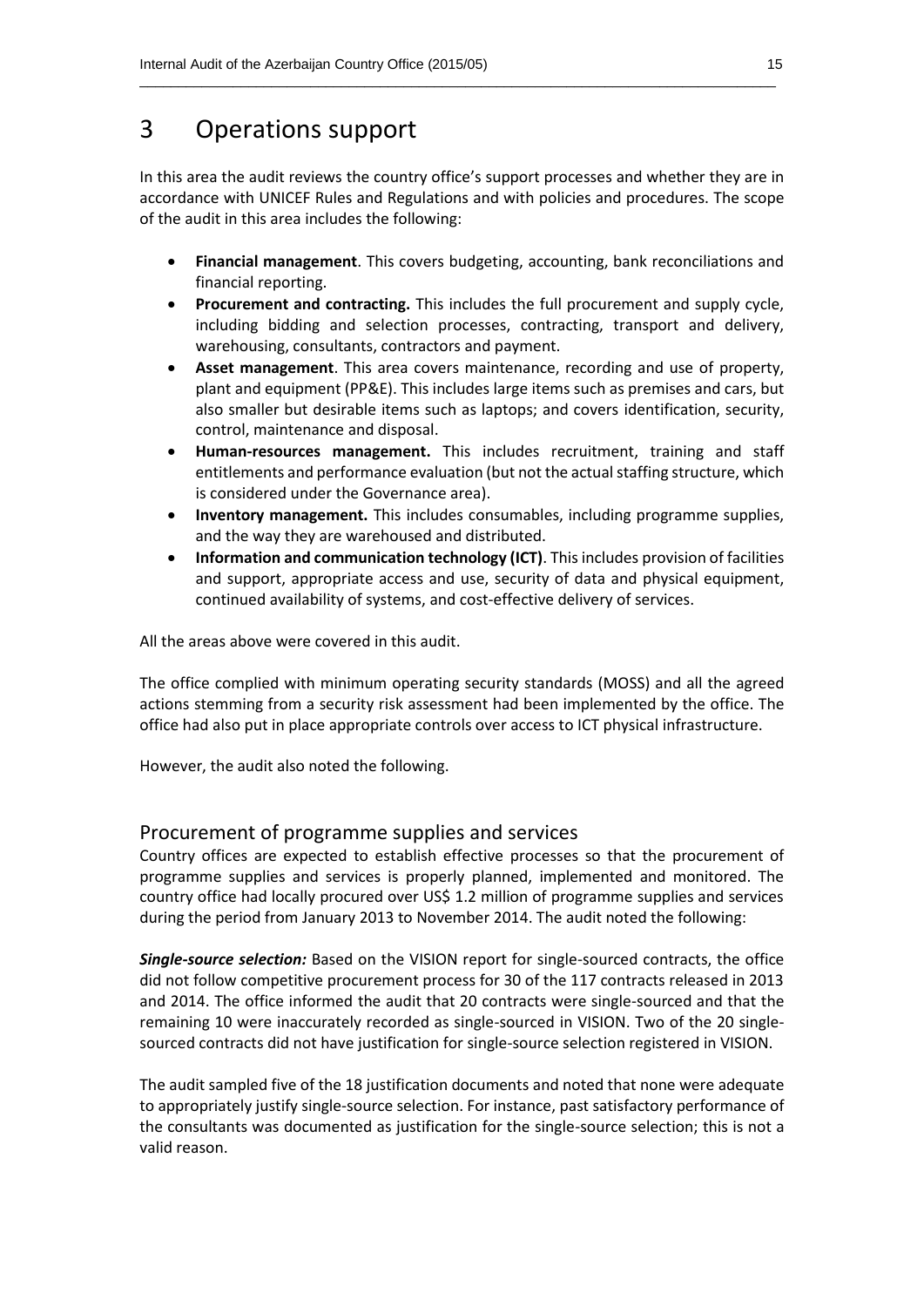*Recording in VISION:* The office did not sufficiently record procurement actions in VISION. For instance, key information related to each procurement, such as the CRC submission, the selection process, and performance evaluation, was not reflected in VISION. In addition, the country office had yet to close 107 contracts and purchase orders (POs) that had been completed and had remained open for more than three months. These included 44 contracts and POs that had been open since 2012, and 43 open since 2013. As such, the unspent commitments of these contracts and POs (amounting to US\$ 16,000) had not been released and made available to fund other activities.

\_\_\_\_\_\_\_\_\_\_\_\_\_\_\_\_\_\_\_\_\_\_\_\_\_\_\_\_\_\_\_\_\_\_\_\_\_\_\_\_\_\_\_\_\_\_\_\_\_\_\_\_\_\_\_\_\_\_\_\_\_\_\_\_\_\_\_\_\_\_\_\_\_\_\_\_\_\_\_\_\_\_

*Vendor master record:* The UNICEF Supply Manual provides guidance for the creation, maintenance, use and access to vendor records in VISION to ensure detection and avoid errors or inappropriate actions. The creation of vendor master records is expected to be done centrally by the designated staff member(s). The country office is also expected to ensure the completeness of the vendor's details in the master record – particularly the banking details, as this information is required for processing payments. The office had assigned the role of maintaining vendor master records in VISION to a staff member who was not involved in procurement, payment and transaction processing, and had therefore secured appropriate segregation.

A total of 557 vendor records had been created for Azerbaijan country office as of November 2014. The audit noted that vendor master records were duplicated for 22 vendors, totalling 46 of the 557 vendor accounts (8 percent). Two of the 22 vendors had even more than two duplicated accounts each. These duplicate vendors included suppliers and consultants with duplicate accounts as implementing partners. Out of these duplicate vendors, only one was marked for deletion. While the audit observed no duplicate payments, the risk had increased because of duplicate vendor master records.

The audit also noted that some vendors were inappropriately grouped. For example, 14 consultants, nine institutional contractors and one supplier were grouped as partners. In contrast, one partner was grouped as a consultant. In addition, UNHCR and UNDP were grouped as field-office vendors instead of UN agencies. Inaccurate grouping of the vendors had reduced the office's capacity to categorize budgeting, and analyse expenditure and perform accurate reporting.

**Agreed action 10 (high priority)**: The office agrees to:

- i. Establish a process to ensure that contracts are awarded based on competitive selection and appropriately document justification for single-sourced selections.
- ii. Provide guidance for the maintenance of procurement action information in VISION and for the closure of completed purchased orders and contracts in VISION.
- iii. Identify vendors with multiple master records, and verify their validity; and block and mark for deletion the master records that are invalid or considered duplicate.
- iv. Periodically review the vendor master records in order to prevent duplications and ensure completeness and accuracy of vendor records.

Target date for completion: March 2015 Responsible staff members: Representative and Operations Manager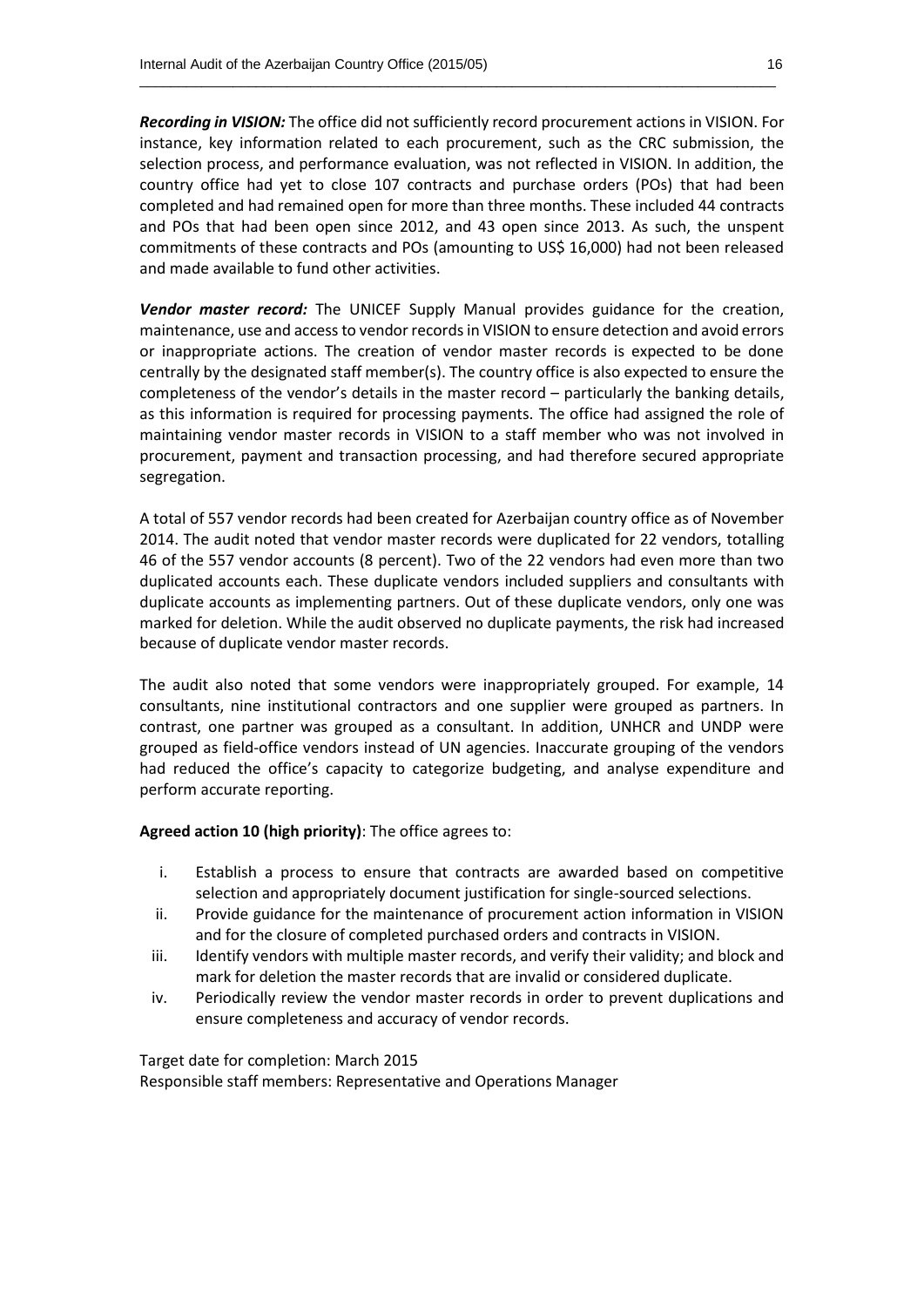#### Inventory management

Property, plant and equipment (PP&E) is expected to be adequately maintained, identified and recorded, and to be used for authorized purposes in accordance with UNICEF policy and procedures. PP&E is normally understood as assets worth more than US\$ 1,500, but items under this threshold that are considered "attractive" (laptops, for example, or cameras) should normally be recorded and maintained to the same standard. Country offices are also expected to put in place a process to dispose of assets that are obsolete or no longer required.

\_\_\_\_\_\_\_\_\_\_\_\_\_\_\_\_\_\_\_\_\_\_\_\_\_\_\_\_\_\_\_\_\_\_\_\_\_\_\_\_\_\_\_\_\_\_\_\_\_\_\_\_\_\_\_\_\_\_\_\_\_\_\_\_\_\_\_\_\_\_\_\_\_\_\_\_\_\_\_\_\_\_

The last annual physical count of PP&E items was conducted in August 2014. As of the time of the audit, the total value of PP&E items was US\$ 330,000, and the inventory list included 116 items. The audit noted that serial numbers of some information and communication technology (ICT) related equipment (desktop computers, and mobile phones) were not recorded in the inventory list. For instance, seven items were not marked as to whose control they were under (i.e. UNICEF, or non-UNICEF; the latter could apply if an item had been given on loan to a partner). Also, five items had no inventory number.

The office had a functioning property survey board (PSB) committee with appropriate terms of reference and membership. It had met once in 2013 and once in 2014. The audit reviewed the disposal of assets, and noted that none of the nine items proposed and approved by the PSB for disposal in August 2013 could be found in the inventory list. Further, the minutes of the PSB held on 11 July 2014 confirmed that 12 ICT-related items, and one Toyota Land Cruiser, were approved for subsequent disposal and donation. However, some items on the list were marked as scrapped but were not marked as such on the inventory list, and some items mentioned in the PSB minutes could not be found on the inventory list that included deactivated items.

**Agreed action 11 (medium priority):** The office agrees to ensure that the property plant and equipment (PP&E) in VISION is reconciled with the PP&E items on the inventory list.

Target date for completion: Office reports the action as having been taken in February 2015 Responsible staff members: Inventory focal point and IT assistant

#### Business Continuity Plan

Country offices are expected to maintain continuity of critical functions during and following a disaster and/or crisis event, and to have a Business Continuity Plan (BCP). Testing and simulation of the BCP is essential to ensure that an office maintains the capacity to function in an emergency. A further key activity is performance of a drill to test a single emergency response function or action (e.g. notification, data recovery, etc.). In addition, country offices are required to establish a disaster recovery plan (DRP) that should be regularly tested.

The office had finalized its BCP in August 2011 but had not updated it since then. Further, the BCP test, conducted for the last time in 2013 with the assistance from the Regional Emergency Adviser, was not comprehensive as it required working from an alternate location, which the office had already identified as an area for improvement. Further, although the disaster recovery plan (DRP), a critical component of the BCP, had been developed at the same time as the BCP, the office had not conducted a comprehensive simulation exercise.

**Agreed action 12 (medium priority):** The office agrees to perform a full simulation testing of the Business Continuity Plan and the Disaster Recovery Plan that includes testing and work from alternate location; document the results of testing; and develop an action plan to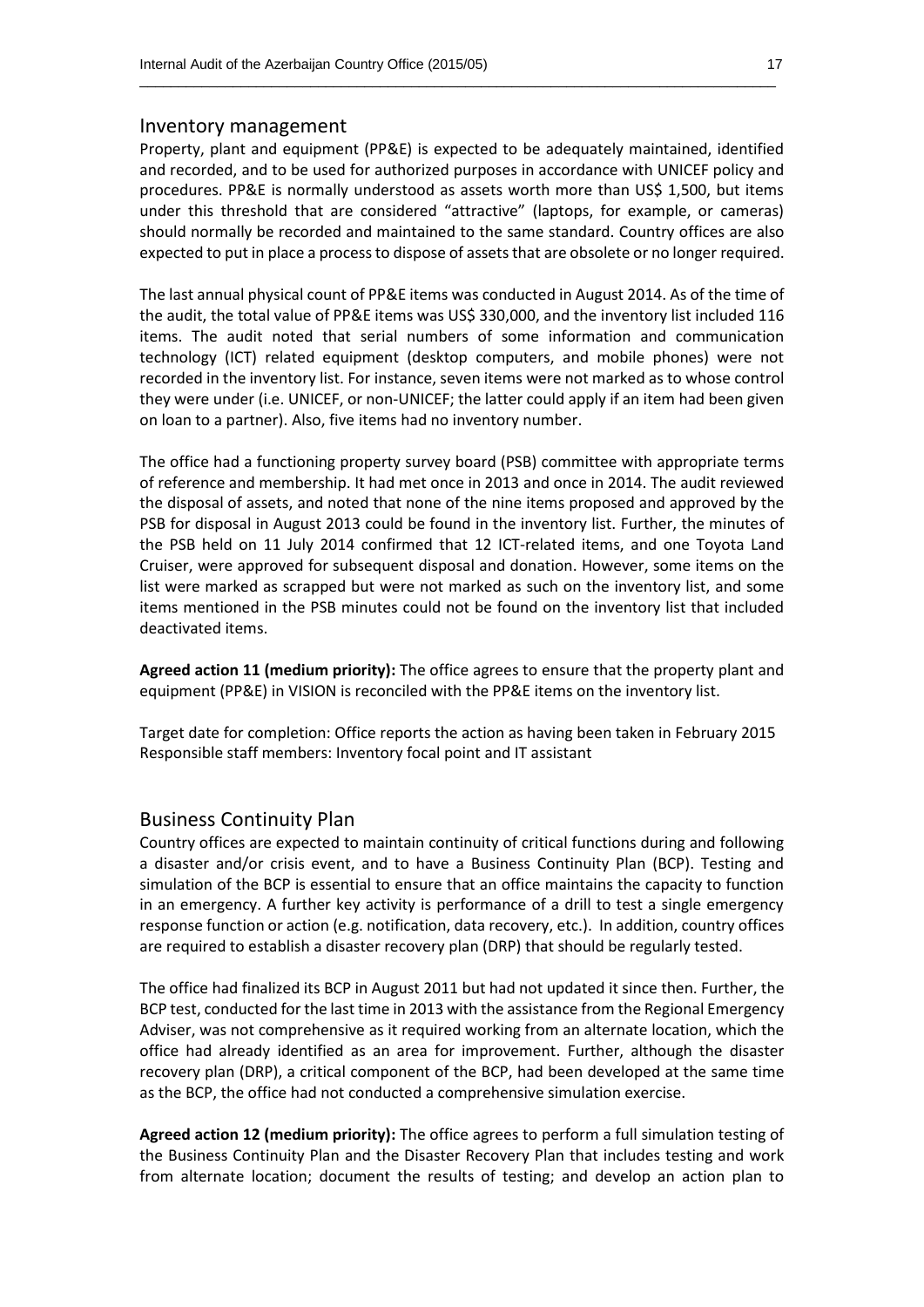address any weaknesses.

#### Target date for completion: April 2015

Responsible staff members: Representative and Operations Manager

#### Operations support: Conclusion

Based on the audit work performed, OIAI concluded at the end of the audit that, subject to implementation of the agreed actions described, the controls and processes over operations support, as defined above, were generally established and functioning during the period under audit.

\_\_\_\_\_\_\_\_\_\_\_\_\_\_\_\_\_\_\_\_\_\_\_\_\_\_\_\_\_\_\_\_\_\_\_\_\_\_\_\_\_\_\_\_\_\_\_\_\_\_\_\_\_\_\_\_\_\_\_\_\_\_\_\_\_\_\_\_\_\_\_\_\_\_\_\_\_\_\_\_\_\_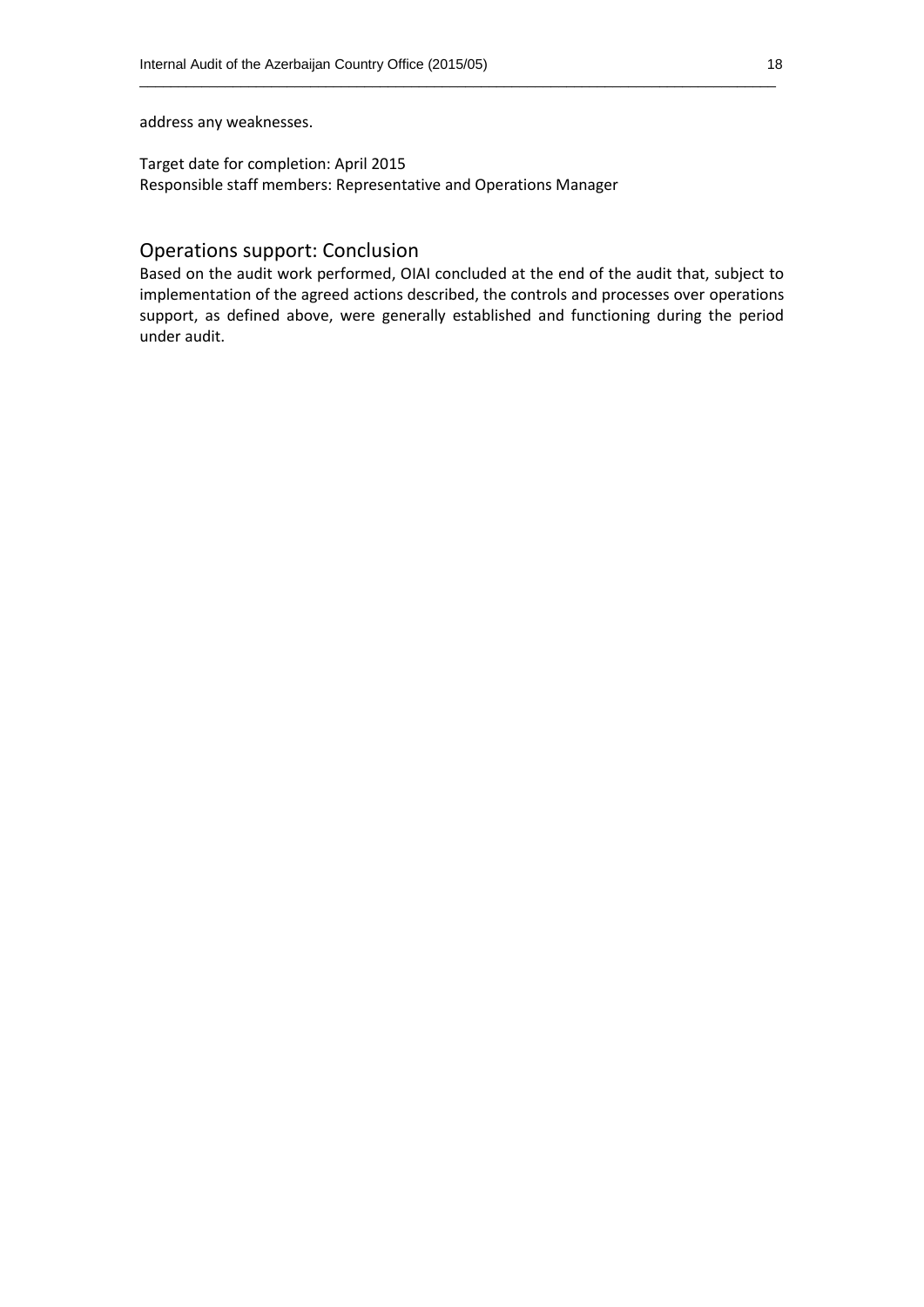# Annex A: Methodology, and definition of priorities and conclusions

\_\_\_\_\_\_\_\_\_\_\_\_\_\_\_\_\_\_\_\_\_\_\_\_\_\_\_\_\_\_\_\_\_\_\_\_\_\_\_\_\_\_\_\_\_\_\_\_\_\_\_\_\_\_\_\_\_\_\_\_\_\_\_\_\_\_\_\_\_\_\_\_\_\_\_\_\_\_\_\_\_\_

The audit team used a combination of methods, including interviews, document reviews, testing samples of transactions. The audit compared actual controls, governance and risk management practices found in the office against UNICEF policies, procedures and contractual arrangements.

OIAI is firmly committed to working with auditees and helping them to strengthen their internal controls, governance and risk management practices in the way that is most practical for them. With support from the relevant regional office, the country office reviews and comments upon a draft report before the departure of the audit team. The Representative and their staff then work with the audit team on agreed action plans to address the observations. These plans are presented in the report together with the observations they address. OIAI follows up on these actions, and reports quarterly to management on the extent to which they have been implemented. When appropriate, OIAI may agree an action with, or address a Agreed action to, an office other than the auditee's (for example, a regional office or HQ division).

The audit looks for areas where internal controls can be strengthened to reduce exposure to fraud or irregularities. It is not looking for fraud itself. This is consistent with normal practices. However, UNICEF's auditors will consider any suspected fraud or mismanagement reported before or during an audit, and will ensure that the relevant bodies are informed. This may include asking the Investigations section to take action if appropriate.

The audit was conducted in accordance with the International Standards for the Professional Practice of Internal Auditing of the Institute of Internal Auditors. OIAI also followed the reporting standards of International Organization of Supreme Audit Institutions.

## Priorities attached to agreed actions

- **High:** Action is considered imperative to ensure that the audited entity is not exposed to high risks. Failure to take action could result in major consequences and issues.
- **Medium:** Action is considered necessary to avoid exposure to significant risks. Failure to take action could result in significant consequences.
- **Low:** Action is considered desirable and should result in enhanced control or better value for money. Low-priority actions, if any, are agreed with the countryoffice management but are not included in the final report.

## Conclusions

The conclusions presented at the end of each audit area fall into four categories:

#### *[Unqualified (satisfactory) conclusion]*

Based on the audit work performed, OIAI concluded at the end of the audit that the control